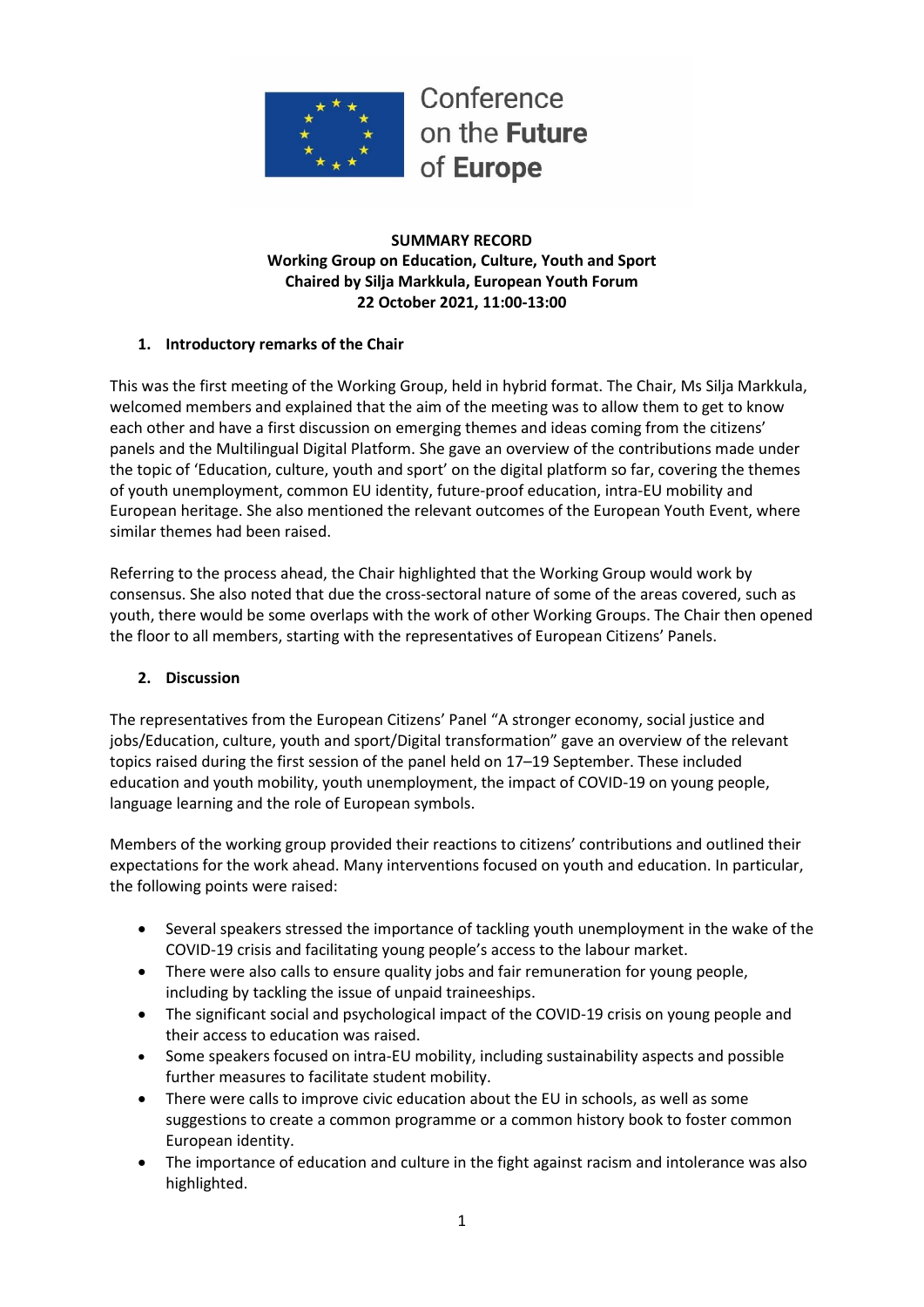

Conference on the Future of Europe

- Some members suggested lowering the voting age to 16, while others considered that this was not a consensual issue.
- Linguistic diversity and protecting linguistic minorities were mentioned as key elements of European identity.
- Issues related to sports and promoting healthy lifestyles were also discussed, as well as the role of international cultural and sports events in strengthening common European identity.

Some speakers highlighted existing EU-level initiatives in the fields of education, culture, youth and sport in their interventions, calling for work to be built upon these foundations. Others recalled limited EU competences in the areas covered by the Working Group. There were also calls for mainstreaming youth into EU policies, given the links of this field with other policy areas.

Interventions also covered the organisation of discussions in the Working Group. Several members called for better structuring the debate, raising the possibility of work in sub-groups in future meetings in addition to the plenary format. The need to make concrete suggestions as input to the Plenary was also underlined.

## **3. Concluding remarks of the Chair**

The Chair summarised the recurrent issues raised in the debate and emphasised the richness of the proposals that can be made to the Plenary. She also noted the wish of members to use other formats in addition to plenary format to deepen discussions at Working Group meetings and expressed her willingness to come back to this issue.

Members were informed that by the time of the next meeting of the Working Group in December, the recommendations of the European Citizens' Panel would be available and the Working Group would need to base its work on them. The Chair also recalled that the Multilingual Digital Platform would remain available for proposing and discussing concrete ideas throughout the Conference.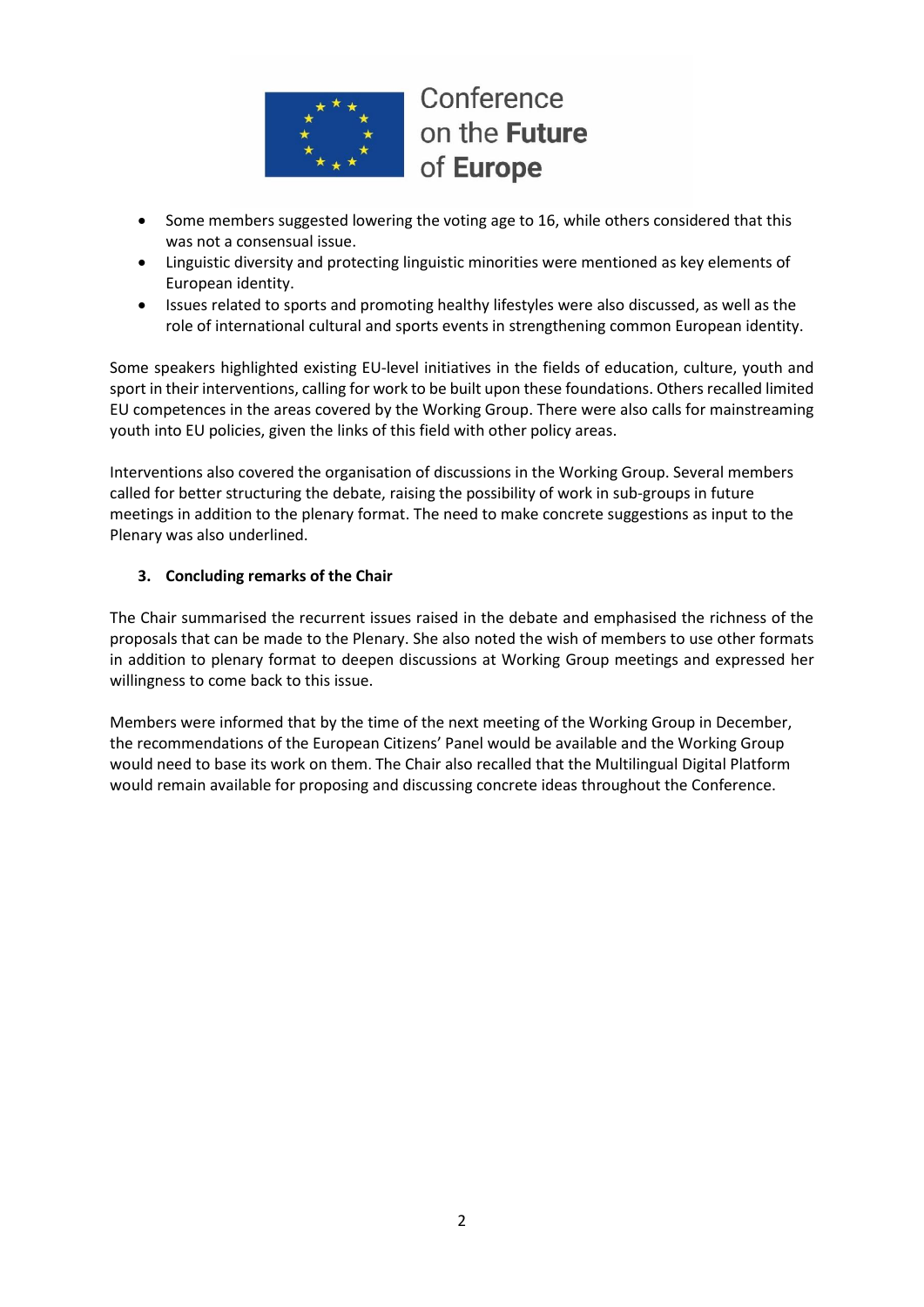

Conference on the Future of Europe

# **ANNEX. List of members of the Working Group on Education, Culture, Youth and Sport**

| Chair:       | Silja MARKKULA    | (European Youth Forum) |                                               |
|--------------|-------------------|------------------------|-----------------------------------------------|
| <b>Title</b> | <b>First name</b> | Last name              | <b>Component</b>                              |
|              |                   |                        |                                               |
| Ms           | Greta Karoline    | <b>ADAMEK</b>          | European Citizens' Panels                     |
| Ms           | Christine         | ANDERSON               | <b>European Parliament</b>                    |
| Mr           | Tiago             | <b>ANTUNES</b>         | Council                                       |
| Mr           | Hugues            | <b>BAYET</b>           | <b>National Parliaments</b>                   |
| Mr           | Mikuláš           | <b>BEK</b>             | <b>National Parliaments</b>                   |
| Mr           | Matteo Luigi      | <b>BIANCHI</b>         | <b>National Parliaments</b>                   |
| Mr           | Emil              | <b>BOC</b>             | Local/Regional representative                 |
| Ms           | Fabíola           | <b>CARDOSO</b>         | <b>National Parliaments</b>                   |
| Ms           | Paula             | CARVALHO               | Council                                       |
| Mr           | Lefteris          | CHRISTOFOROU           | <b>European Parliament</b>                    |
| Ms           | Gabriela          | <b>CRETU</b>           | <b>National Parliaments</b>                   |
| Mr           | François          | <b>DECOSTER</b>        | Committee of the Regions                      |
| Ms           | Daniela           | <b>DUMITRU</b>         | European Citizens' Panels                     |
| Ms           | Laurence          | <b>FARRENG</b>         | <b>European Parliament</b>                    |
| Ms           | Kinga             | GAL                    | <b>European Parliament</b>                    |
| Mr           | Juan              | GONZÁLEZ-BARBA PERA    | Council                                       |
| Ms           | Josune            | <b>GOROSPE</b>         | <b>National Parliaments</b>                   |
| Mr           | Enzo              | <b>GORZA</b>           | European Citizens' Panels                     |
| Ms           | Alicia            | <b>HOMS GINEL</b>      | <b>European Parliament</b>                    |
| Ms           | Zuzana            | HOZLÁROVÁ              | National citizens' panels/events              |
| Ms           | Tea               | <b>JARC</b>            | <b>Social Partners</b>                        |
| Ms           | Danuta            | <b>JAZŁOWIECKA</b>     | <b>National Parliaments</b>                   |
| Ms           | Željka            | <b>JOSIĆ</b>           | Council                                       |
| Mr           | Peter             | <b>KMEC</b>            | <b>National Parliaments</b>                   |
| Mr           | Antonis           | <b>KOURRAS</b>         | National citizens' panels/events              |
| Ms           | Regina            | LAUCYTE                | European Citizens' Panels                     |
| Mr           | Kieran            | <b>MCCARTHY</b>        | Committee of the Regions                      |
| Ms           | Nora              | <b>MEBAREK</b>         | <b>European Parliament</b>                    |
| Ms           | Dace              | MELBĀRDE               | <b>European Parliament</b>                    |
| Mr           | Jean Claude       | <b>MICALLEF</b>        | <b>National Parliaments</b>                   |
| Ms           | <b>Baiba</b>      | <b>MILTOVICA</b>       | <b>European Economic and Social Committee</b> |
| Mr           | Vidmantas         | <b>MITKUS</b>          | National citizens' panels/events              |
| Mr           | Victor            | NEGRESCU               | <b>European Parliament</b>                    |
| Mr           | Elyes             | <b>OUERGHI</b>         | European Citizens' Panels                     |
| Mr           | George            | PAPANDREOU             | <b>National Parliaments</b>                   |